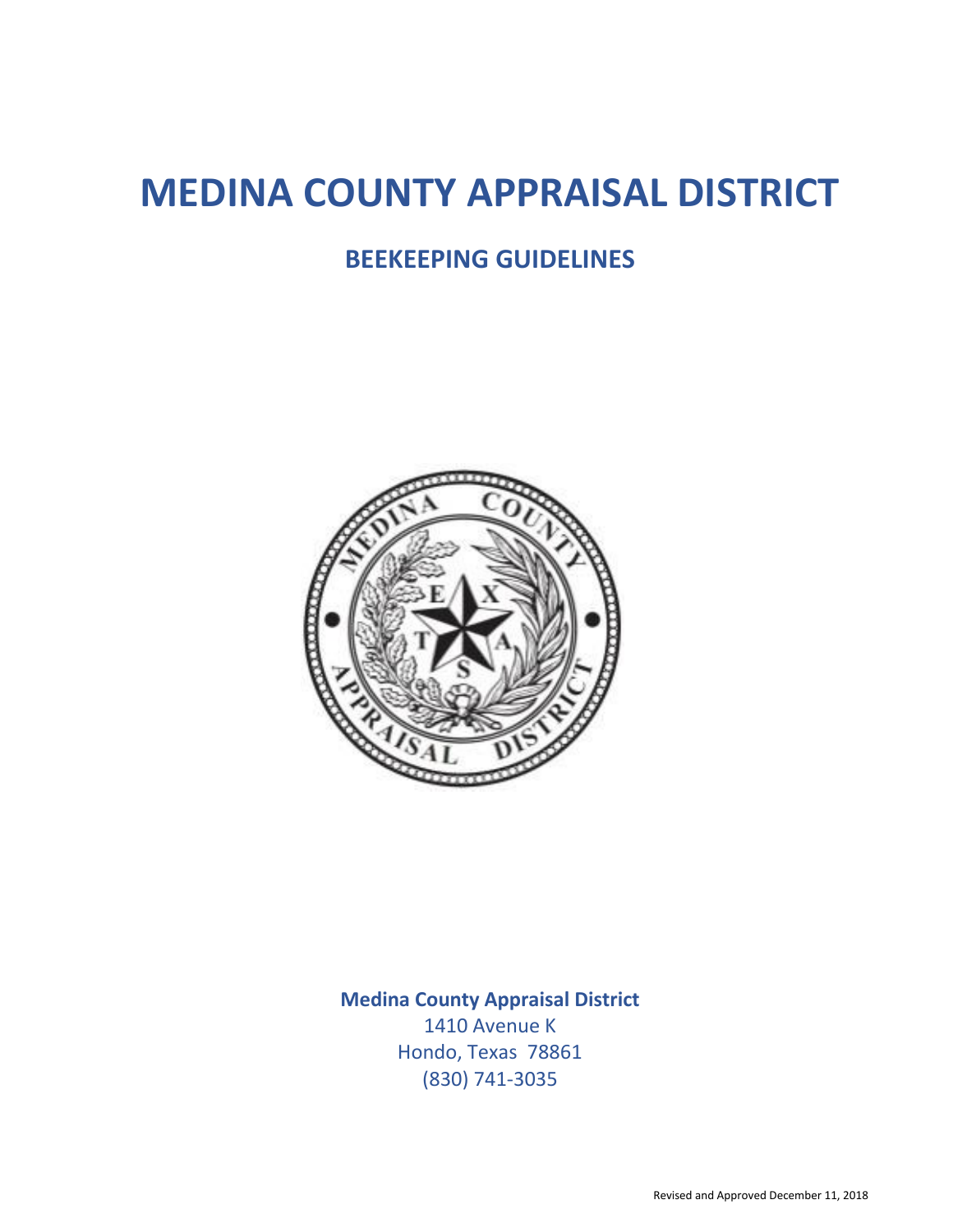# **Beekeeping Guidelines**

Beekeeping is an agricultural use and shall qualify for agricultural use productivity if used for pollination or for the production of human food or other tangible products that have commercial value, Texas Property Tax Code, 23.51(2). This type of operation provides many products: honey, beeswax, bee pollen, candles, soaps, propolis, and bees to sell to other beekeepers.

The State of Texas set a minimum of 5 acres and a maximum of 20 acres to qualify beekeeping as an agricultural use.

MCAD's degree of intensity standard is set at a minimum of six colonies (hives) and 5 acres. The minimum degree of intensity standard was established using section 131.001 Texas Agriculture Code's definition of an apiary, which is a place where six or more colonies of bees or nuclei of bees are kept. A colony is the hive and its equipment and appurtenances including bees, comb, honey, pollen and brood.

For each additional 2.5 acres one additional hive is required. If additional acreage is less than 2.5 acres, no additional hive is required. For example, if a property owner has 17 acres of land used for bee keeping ten hives would be needed to qualify.

| First 5 acres                        | 6 hives |  |
|--------------------------------------|---------|--|
| Additional 10 acres 4 hives (10/2.5) |         |  |
| Remaining 2 acres 0 hives            |         |  |
| Total hives required 10 hives        |         |  |
|                                      |         |  |

Minimum colony (hive) requirements are as follows:

| <b>ACRES</b> | <b>HIVES</b> |
|--------------|--------------|
| 5            | 6            |
| 7.5          | 7            |
| 10           | 8            |
| 12.5         | 9            |
| 15           | 10           |
| 17.5         | 11           |
| 20           | 12           |

Bees need an adequate source of nectar and pollen throughout the growing season of April to September. Bees will travel within a 3-mile radius from the hive to find adequate forage for survival. If adequate forage cannot be found the bees will simply move (abscond) or die. It is the responsibility of a prudent and conscientious manager to see that adequate forage is available for his/her bees.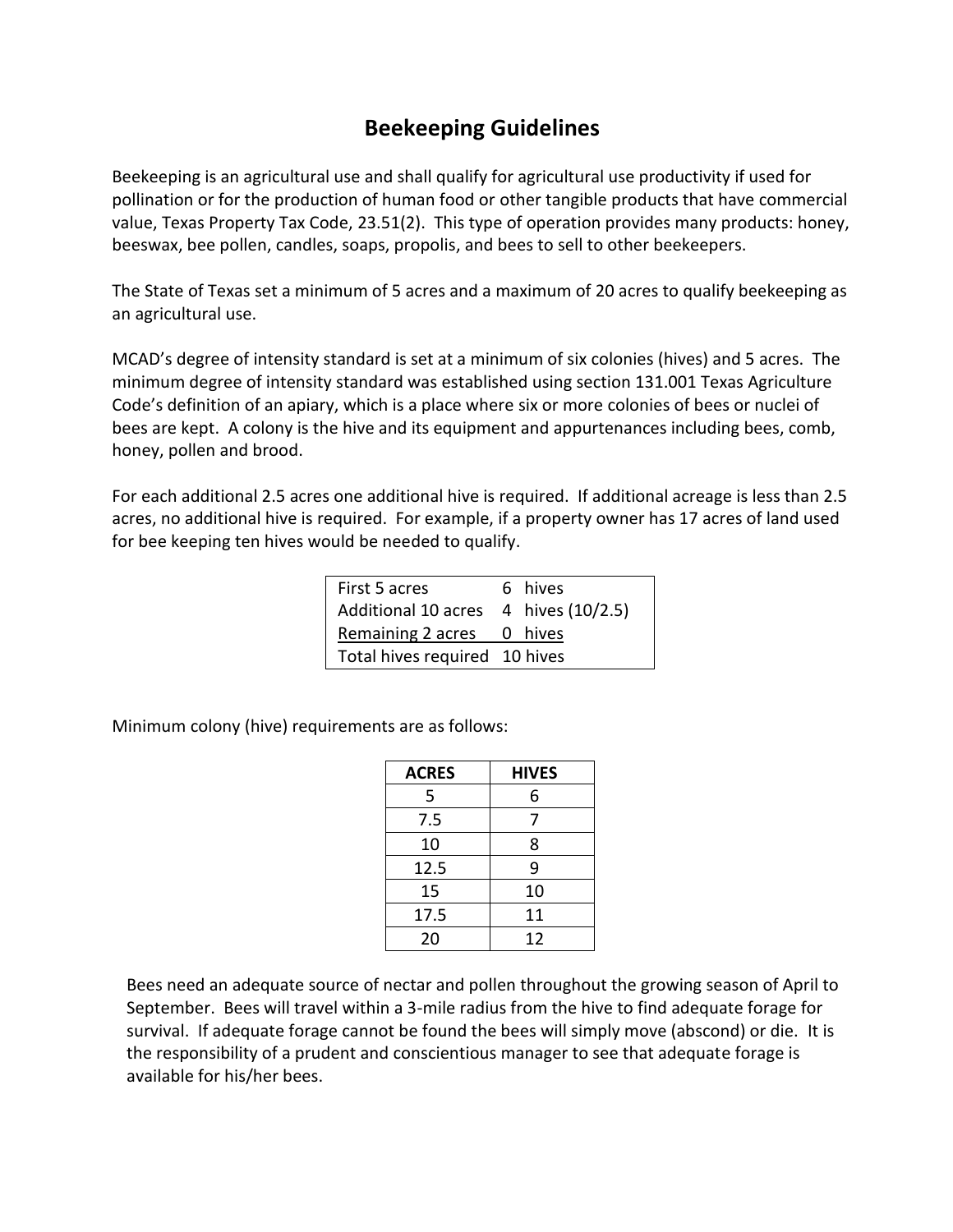Beekeepers will have their bees in locations that provide food for their bees, allow for the pollination of various agriculture and food crops, and manage their bees in a manner to keep them healthy, surviving, and producing for the long-term. Beekeeping is not a "cheap" endeavor nor is a short-term endeavor.

## **Requirements**

- Six  $(6)$  twelve (12) active hives of honeybees
- Each hive must include at a minimum one brood box (8 or 10 frames) with a cover and bottom
- Hives must be located on the property for the bulk of the year, be maintained and kept alive
- Due to the limited flowering vegetation located in our county, planting of flowering plants and shrubs may be necessary
- A 3 to 5-year plan of action is required to be submitted with the initial application. This plan should include the following:
	- Type of bees
	- Number of hives
	- Map with location of hives and plant life
	- List of vegetation for food source (all plant life intended to support hive)
	- Marketing plan for production of human food or products that have commercial value
	- Number of acres to be used for beekeeping, including leases
	- Information about bee migratory habits
	- The primary operation and any secondary uses of the bees
	- Plans for expansion
	- Contingency plan in case of a catastrophic disaster of hives
- An annual report is required. This annual update provides the district with an overview of activities throughout the past calendar year and is due by April 30<sup>th</sup> of each year. Examples of items to include in the annual report:
	- How much honey was produced
	- Were the bees used primarily for pollination
	- What by-products were produced
	- What products were purchased for the operation
	- Maintenance log of the hives
	- Supplemental feeding log of the hives
	- Additional bees purchased during the year
	- Predator prevention such as Africanized bees or fire ants
	- Any other information important to the operation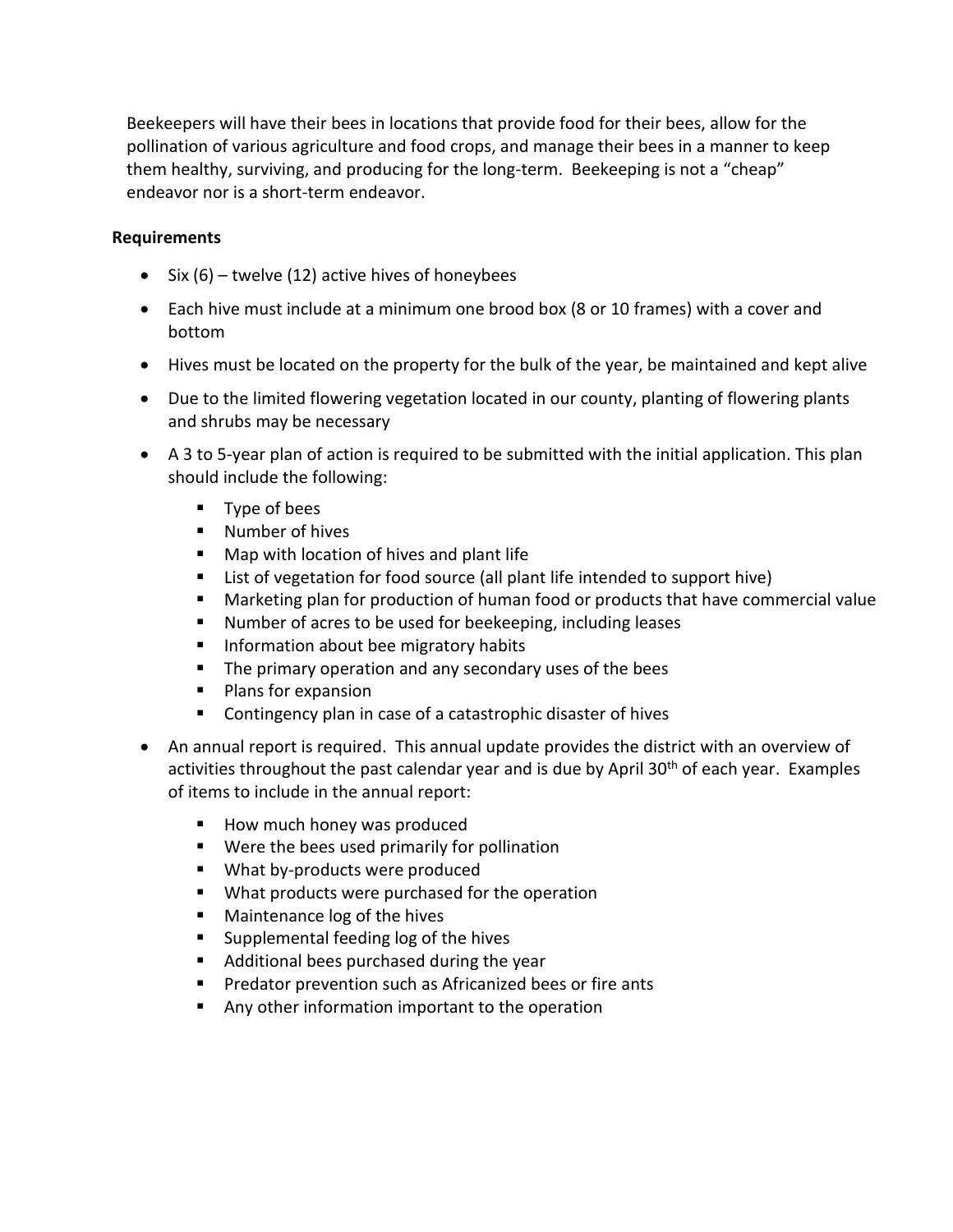## **Typical Management Practices for Beekeeping**

- Monitor bee health
- Hives maintained and kept alive
- Collection of honey and other products
- Provide supplemental food and water
- Control pests/management of disease
- Harvest and market products

When property owners initially qualify for agricultural appraisal they must show proof of history for agricultural use/beekeeping for five of the preceding seven years. One way to do this is to provide export, import, or intra-state permits, which are required by the Texas Apiary Inspection Service to transport hives. Also, historic financial records indicating active honey production and/or leases.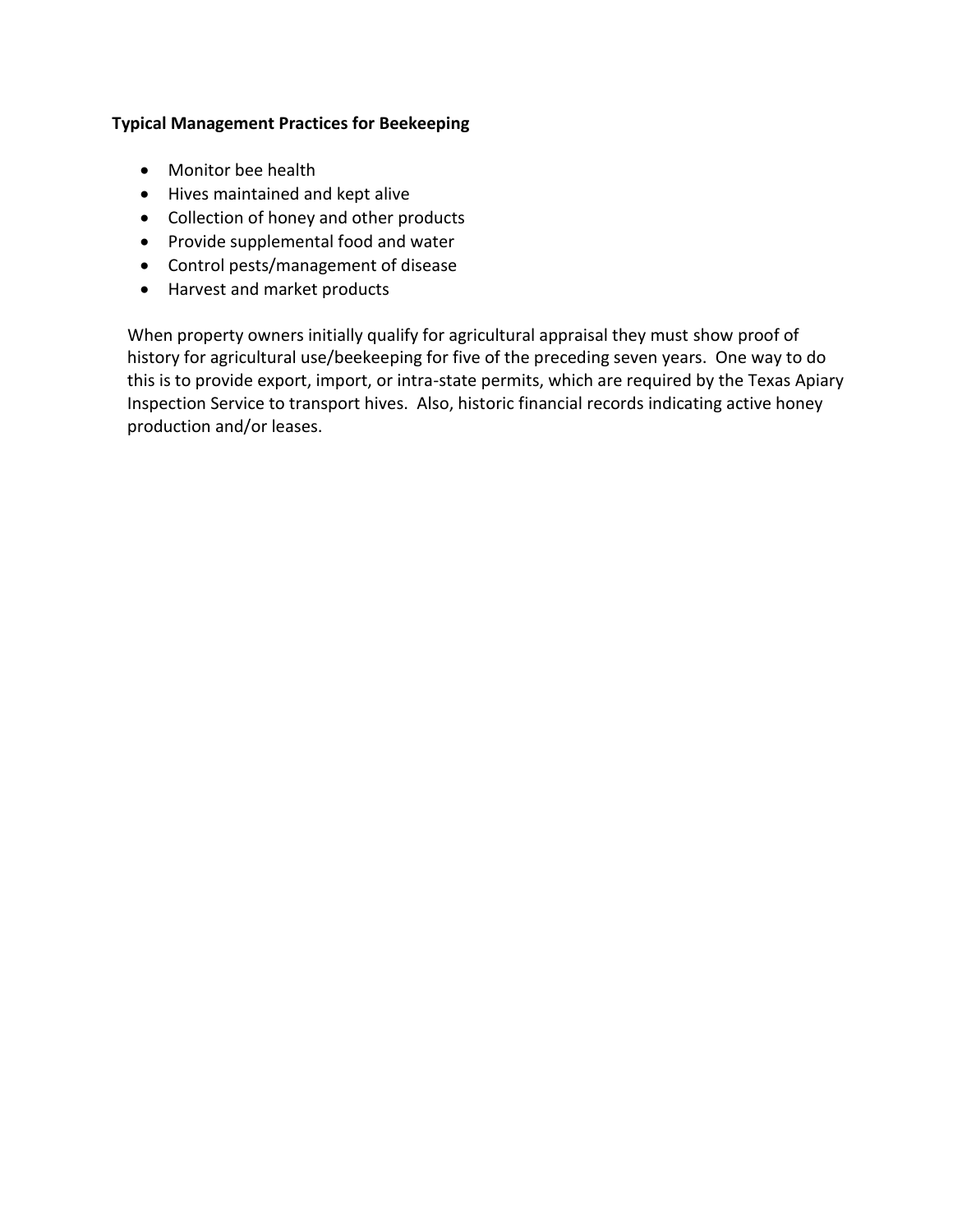### **Beekeeping Supplement**

(include with initial application)

#### **Property Owner Name**: \_\_\_\_\_\_\_\_\_\_\_\_\_\_\_\_\_\_\_\_\_\_\_\_\_\_\_\_\_\_\_\_\_\_\_\_\_\_\_\_\_\_\_\_\_\_\_\_\_\_\_\_\_\_\_\_\_\_\_\_\_\_\_\_\_\_\_\_

#### **Property ID #(s):** \_\_\_\_\_\_\_\_\_\_\_\_\_\_\_\_\_\_\_\_\_\_\_\_\_\_\_\_\_\_\_\_\_\_\_\_\_\_\_\_\_\_\_\_\_\_\_\_\_\_\_\_\_\_\_\_\_\_\_\_\_\_\_\_\_\_\_\_\_\_\_\_\_

**Acreage Requirement:** The State of Texas has set a minimum of 5 acres and a maximum of 20 acres to qualify beekeeping as an agricultural use.

Number of acres on this application is \_\_\_\_\_\_\_\_\_\_\_\_\_\_

When property owners initially qualify for agricultural appraisal, they must show proof of history of agricultural use for any of the five out of seven preceding years. One way to do this is to ask for export, import or intra-state permits, which are required by the Texas Apiary Inspection Service to transport hives. When did you receive your bees? \_\_\_\_\_\_\_\_\_\_

#### **Attach a copy of the apiary receipt from your purchase.**

| DESCRIBE THE PRODUCTS YOU EXPECT TO HARVEST:                                                                                                                   |
|----------------------------------------------------------------------------------------------------------------------------------------------------------------|
| ___ Honey – [Extracted, Comb, Chunk, Creamed or Whipped Honey]<br>__ Beeswax<br>____ Propolis<br>___ Royal Jelly<br>Pollen<br><b>Bees themselves</b>           |
|                                                                                                                                                                |
|                                                                                                                                                                |
| DESCRIBE ANY POLLINATION PLANS FOR YOUR PROPERTY: What plants are on your property now? Do you have<br>clover? Have you planted specific flowers for the bees? |
| Do you have hives on another property? _____ If "yes," please give location __________________________________                                                 |
| <b>PLEASE NOTE:</b> The bees must be alive, active & producing to qualify & are subject to annual verification.                                                |
|                                                                                                                                                                |
|                                                                                                                                                                |
| Attach an additional sheet to provide more information if necessary.<br>$\checkmark$                                                                           |